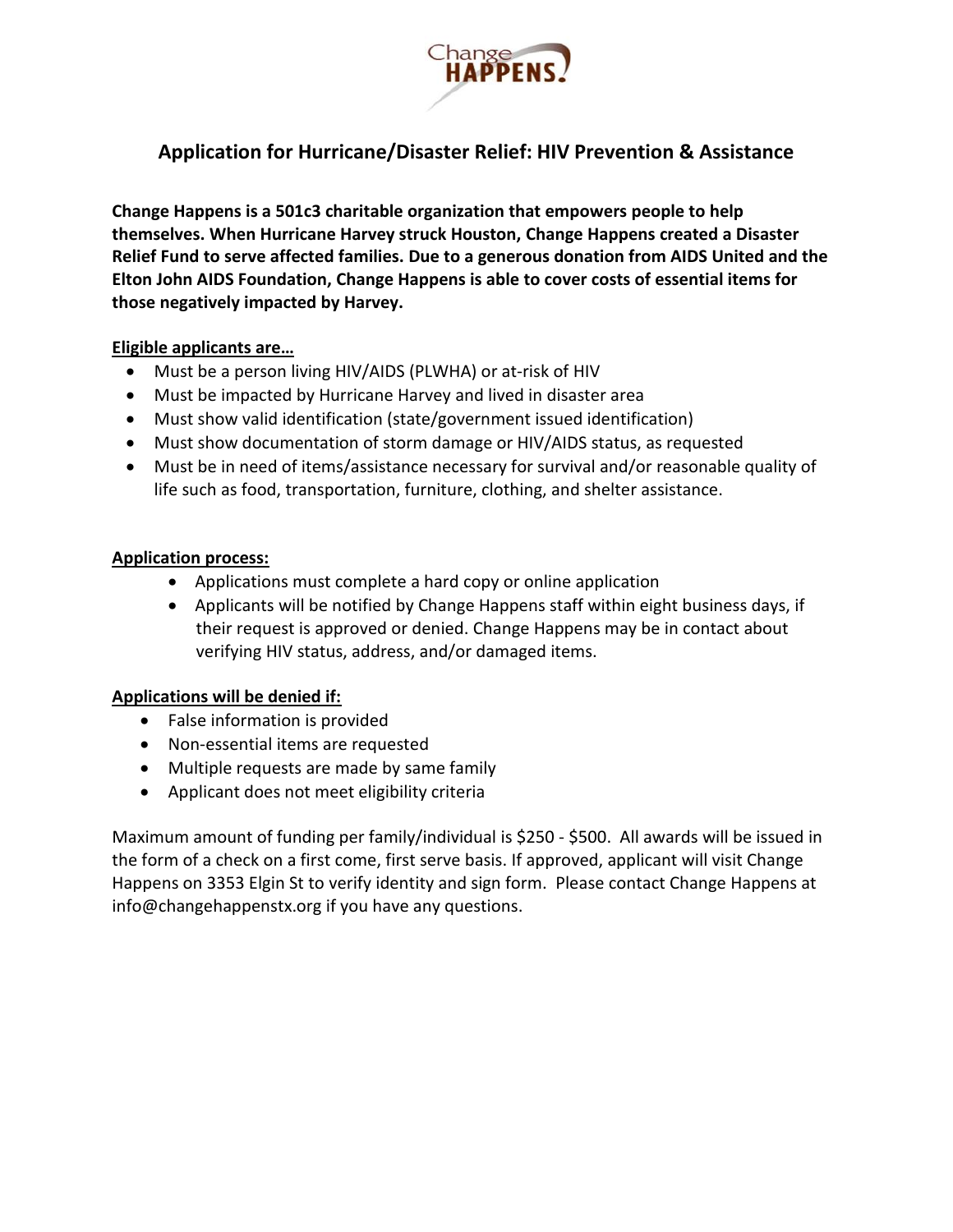

This program targets people living with HIV/AIDS and people who are at high risk for contracting HIV. Some questions asked on this application will address HIV status and/or risk. Please Complete ALL Information on the following page.

| <b>Contact Information</b>                                                                                                       |  |
|----------------------------------------------------------------------------------------------------------------------------------|--|
|                                                                                                                                  |  |
|                                                                                                                                  |  |
|                                                                                                                                  |  |
| Pre-disaster Address                                                                                                             |  |
|                                                                                                                                  |  |
|                                                                                                                                  |  |
| Current Address (if different from pre-disaster address)                                                                         |  |
|                                                                                                                                  |  |
|                                                                                                                                  |  |
|                                                                                                                                  |  |
| Type of assistance needed (Select up to 3):<br>Food $\Box$ Transportation $\Box$ Furniture $\Box$ Clothing $\Box$ Shelter $\Box$ |  |
| Amount of funds needed: \$                                                                                                       |  |
| <b>Office Use Only:</b>                                                                                                          |  |
|                                                                                                                                  |  |
|                                                                                                                                  |  |
|                                                                                                                                  |  |
|                                                                                                                                  |  |